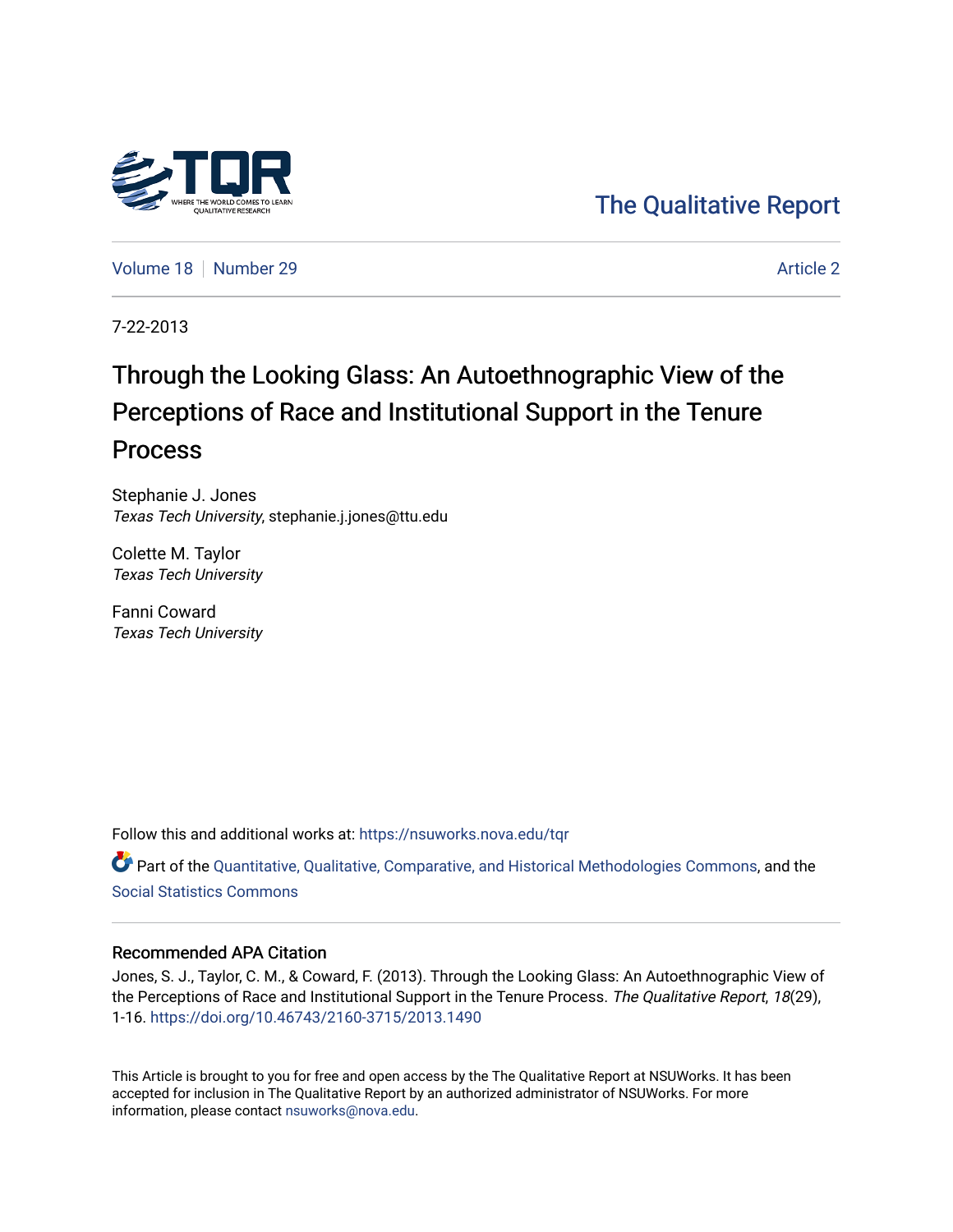# **Qualitative Research Graduate Certificate** Indulge in Culture Exclusively Online . 18 Credits **LEARN MORE**

# Through the Looking Glass: An Autoethnographic View of the Perceptions of Race and Institutional Support in the Tenure Process

# Abstract

This autoethnography study reflects on the experiences of three assistant professors of different races of the tenure process at a large public research university. The study was framed by social cognitive career theory (SCCT), which is often used to describe career interest and career choice in a variety of professional domains, considering cognitive - personal, environmental, and experiential factors (Lent, 2005; Tang, Pan, & Newmeyer, 2008). Despite the commonality of the journey through the tenure process, everyone's path looks different. Isolation, collegial relationships, and for some, unusually high service commitments and family responsibilities, whether because of gender or race, have provided a back drop for the lives of women in academe and have, in large part, defined their experiences on the tenure track. The results of the reflections of our experiences identify that environmental variables are important to the success of tenure seeking faculty.

# Keywords

Women Faculty, Tenure, Race, Ethnicity, Environmental Barriers, Career Advancement, Social Cognitive Career Theory

# Creative Commons License



This work is licensed under a [Creative Commons Attribution-Noncommercial-Share Alike 4.0 License](https://creativecommons.org/licenses/by-nc-sa/4.0/).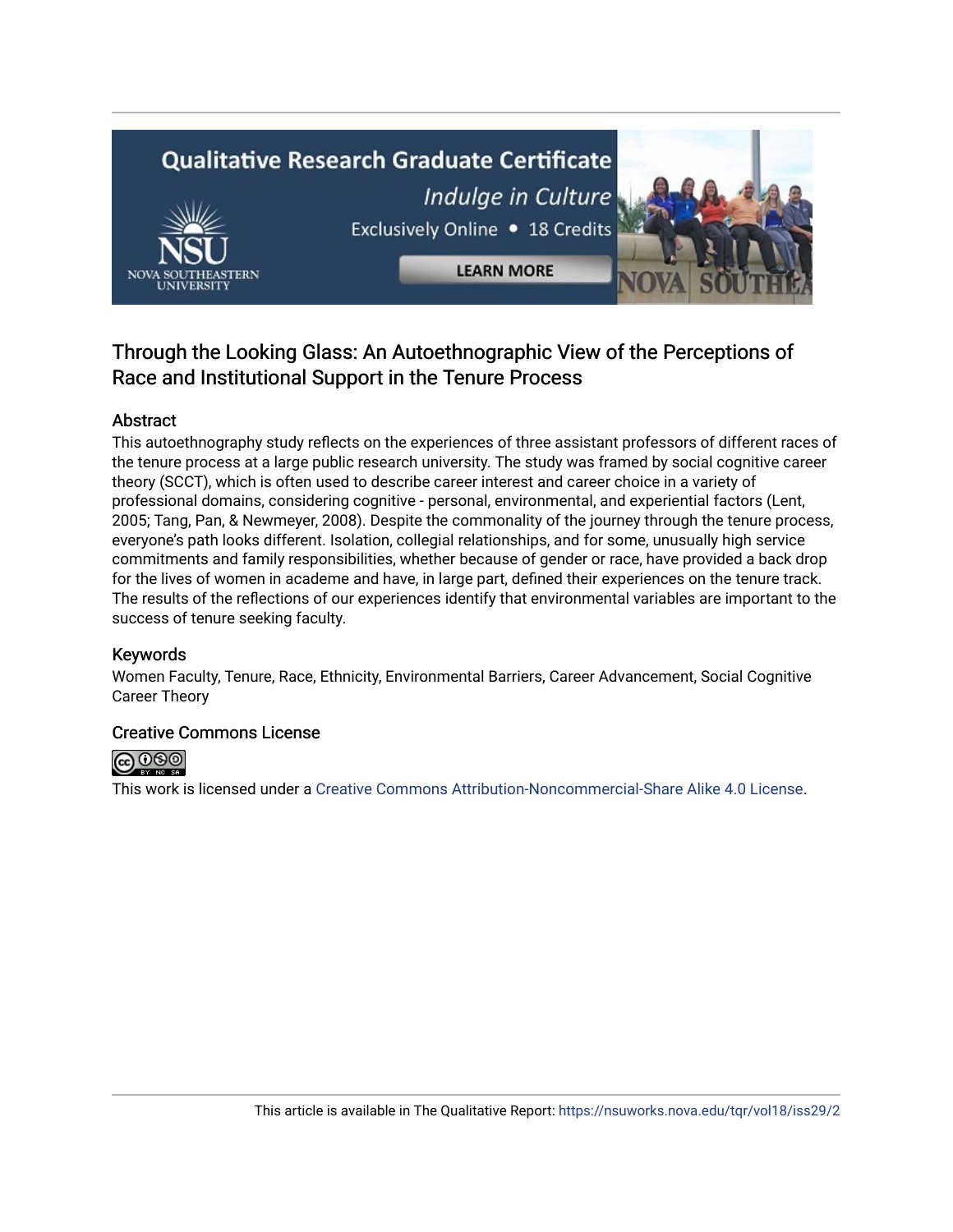*The Qualitative Report* 2013 Volume 18, Article 58, 1-16 http://www.nova.edu/ssss/QR/QR18/jones58.pdf

# **Through the Looking Glass: An Autoethnographic View of the Perceptions of Race and Institutional Support in the Tenure Process**

Stephanie J. Jones, Colette M. Taylor, and Fanni Coward Texas Tech University, Lubbock, Texas USA

*This autoethnography study reflects on the experiences of three assistant professors of different races of the tenure process at a large public research university. The study was framed by social cognitive career theory (SCCT), which is often used to describe career interest and career choice in a variety of professional domains, considering cognitive-personal, environmental, and experiential factors (Lent, 2005; Tang, Pan, & Newmeyer, 2008). Despite the commonality of the journey through the tenure process, everyone's path looks different. Isolation, collegial relationships, and for some, unusually high service commitments and family responsibilities, whether because of gender or race, have provided a backdrop for the lives of women in academe and have, in large part, defined their experiences on the tenure track. The results of the reflections of our experiences identify that environmental variables are important to the success of tenure seeking faculty. Keywords: Women Faculty, Tenure, Race, Ethnicity, Environmental Barriers, Career Advancement, Social Cognitive Career Theory*

*I know who I WAS when I got up this morning, but I think I must have been changed several times since then…*

Lewis Carroll, *Alice's Adventures in Wonderland and through the Looking Glass*

Many of us are familiar with Alice's adventures in Wonderland (Carroll, 1971), viewed through the aid of a looking glass. Alice's through the looking glass experience has similarities to the tenure process - one that holds the perspectives of the individuals making the journey. The reflection of the looking glass changes as the perceptions of those daring to take the journey undertake it. The looking glass, or higher education in this case and Wonderland for tenure-track faculty, seems the same for everyone. But with a closer examination, every trip is different. One's reaction to the tenure process integrates perspectives gained from individual experiences within the higher education environment. "Education is the great equalizer, opening doors of opportunity for all" (Roekel, 2010, para. 3). If this statement is true, one has to wonder about the actual behaviors demonstrated by universities in the treatment of faculty on the tenure track. If education is the great equalizer, why do colleges and universities continue to behave in manners that contribute to the perception that not all races and genders have equal opportunities to attain tenure? Why does current research on women and minorities seeking tenure continue to identify struggles and barriers that seem to keep many from achieving tenure? In other words, why does one's individual journey through the looking glass look so different?

Several female researchers have provided autoethnographic perspectives of their experiences in the tenure process (Bailey & Helvie-Mason, 2011; Hellsten, Martin, McIntyre, & Kinzel, 2011); exploring varying institutional processes, culture, as well as how they negotiated their personal journeys. The search for answers to the proposed questions is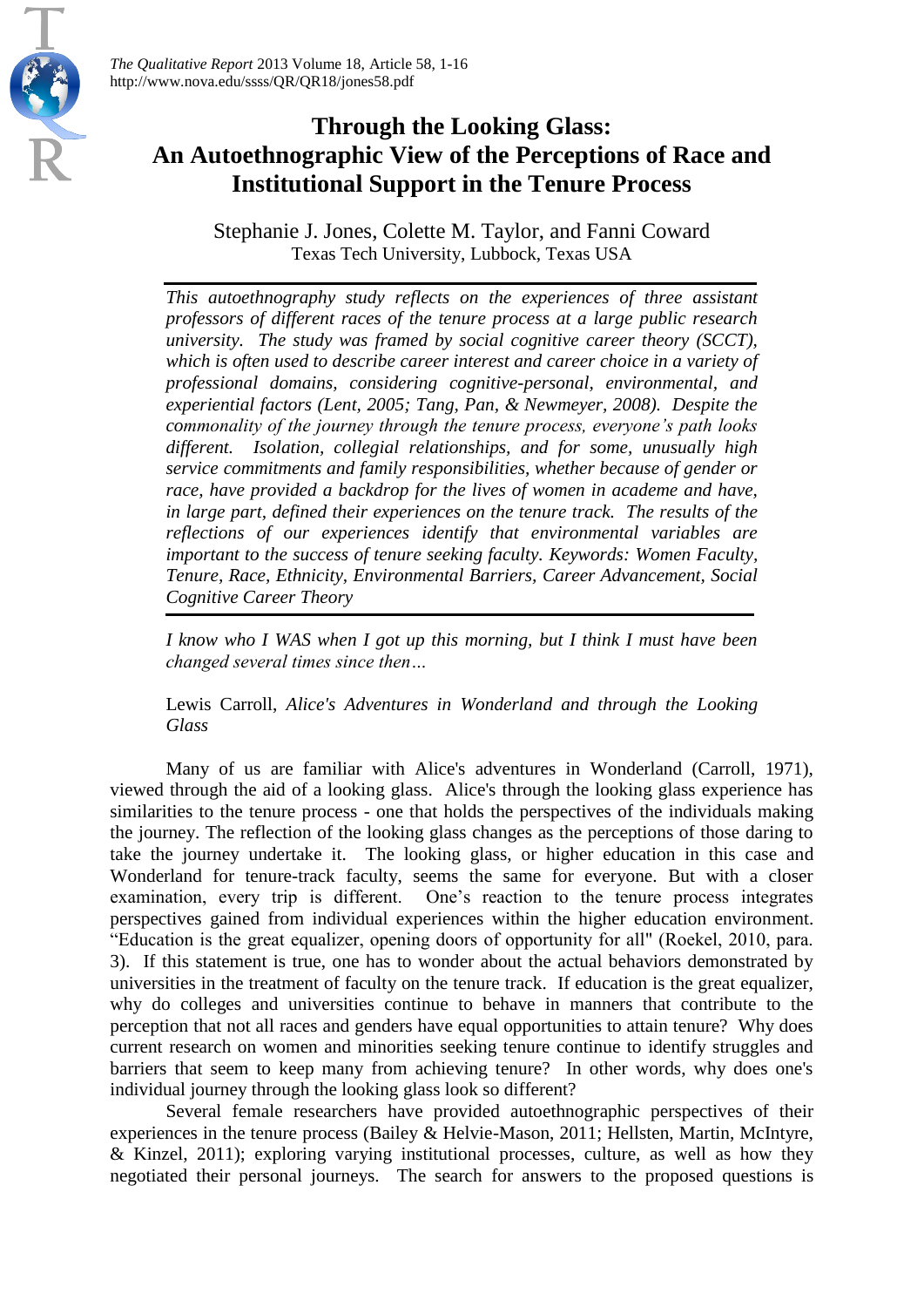complicated by the way in which opportunity and a successful tenure process have different narratives for different people; it means different things to one person at the same time. Dillow (2009) claims that "narratives form a structure within which to think about our daily lives and about the magic and mess of human possibilities" (p. 1344). Autoethnographic narratives make sense of individual lives.

Trying to make sense of our individual experiences, we had analytical conversations processing each of our individual experiences in the tenure process. During these discussions, a reoccurring point surfaced, which was the support systems that each of us have had access to within our college and university. It became apparent that each of us had different start up support packages, as well as both formal and informal systems of support through the years. As conversations continued, it was determined that our contributions to the literature of women in the tenure track process, of how support systems are different and how race may have an impact on the support systems that an institution provides to women tenure track faculty, is necessary.

By considering race, ethnicity, and gender identity of tenure-track faculty and institutional culture, this study explored how and what kind of environmental supports may lead to or hinder one's career success. The results illuminate different types of interventions that can facilitate career success in the tenure process. Our exploration is framed by social cognitive career theory. Social cognitive career theory (SCCT) has emerged as a prominent framework for describing career interest and career choice in a variety of professional domains (Lent, 2005; Tang, Pan, & Newmeyer, 2008). The theory is also used to explain why there are such gender or race differences in different careers. As an extension of Bandura's (1986) general social cognitive theory, SCCT emphasizes the interplay among personal, environmental, and experiential factors. The theory emphasizes social cognitive variables that may be relevant to career development, including cognitive-personal (self-efficacy, outcomeexpectancy, and goals), environmental (social barriers and social support), and experiential factors (past academic achievement and learning experiences).

In a meta-analytic review of SCCT, Lent (2005) concluded self-efficacy and outcome expectations predict career-related choices largely because of their linkage to interest. Selfefficacy refers to "beliefs in one's capabilities to organize and execute the course of action required to produce given attainments" (Bandura, 1997, p. 3), therefore, self-efficacy should not be confused with other self-concepts or self-esteem. While self-concepts and self-esteem are global perceptions of oneself, self-efficacy is context specific (Bong, 2006). Self-efficacy, in this context, is the perception of confidence of ability in performing a specific facultyrelated task such as lecturing in front of a class.

Lent (2005) stated that self-efficacy is mostly shaped from past performance accomplishments, as well as vicarious learning, social encouragement and discouragement, and affective and physiological states. He further cautioned that a person's career aspirations might become restricted because of the lack of exposure to efficacy-building experiences (e.g., few opportunities to succeed at tenure-track position), or because of inaccurate selfefficacy or occupational outcome expectations, which are related to environmental factors.

SCCT partitions its environmental factors into two components, *objective* and *perceived factors*. Objective environmental factors include one's financial support, resources, family or peer influences, and the qualities of one's educational experiences. According to SCCT, these objective factors have a great impact on career development, as well as how individuals interpret and appraise these environmental factors, which are referred to as the perceived environmental component (Lent, Brown, & Hackett, 2000). This idea of *perceived* environmental factors provided reasons for us to study the support of assistant professors from an autoethnography lens. We examined how the perceived environmental factors may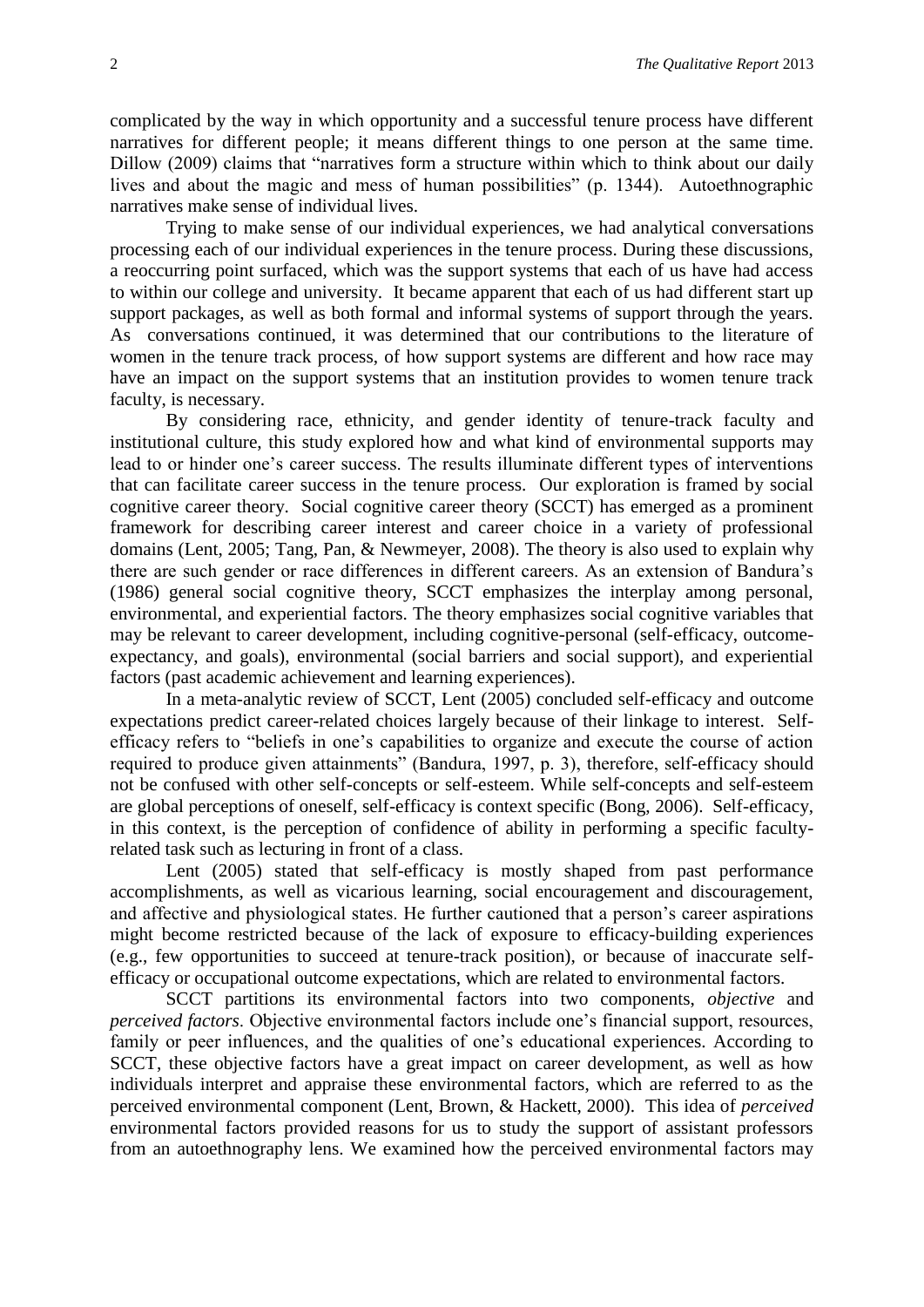affect the self-efficacy of female assistant professors, through the lens of different races, in their pursuit of tenure.

Through the looking glass, we see similar assistant professors who appear to be on similar journeys, yet our reflections from the mirror are slightly different. We are three female assistant professors from different races. We are all mothers who have been or are currently married. Our career pathways to academe varied. Two of us have had careers solely in academia, while one of us is in her third career, with academe being the latest. We are all on the tenure track at a large, public emerging research university located in the southern region of the United States, and we are all impacted by similar environmental factors. Two of us have completed our third year in the tenure process, and one her second. The culture and climate of our college and university are under reform, creating changes to an environment that is heavily research based, as well as focused on external grant funding. In addition, as the research clearly shows, the requirements to attain tenure tend to be ambiguous and vague (Hardrè & Cox, 2009; Luchs, Saunders, & Smith, 2004), and our experiences have been no different.

Autoethnography is a research method where authors can link their personal selves to their cultural self in an effort to examine individual experiences (Ellis, 2004). This collaborative autoethnography is our personal experiences of navigating the tenure process within our college and university, based on the resources and support we have received - our perceived environmental components - as individuals of different races. We wrote each of our narratives separately, then invited commentary from each other overtly as part of the ethnographic text as it developed. We used narrative inquiry to explore where and how our individual beliefs related to the tenure process developed, as well as how they had been reinforced and challenged. By sharing our findings in the context of a community of tenuretrack faculty who had committed this type of approach, we put our understanding into social context. This added a collaborative element to the study exploring what elements in our past experiences enabled us to value collaborative inquiry into the tenure process. As one of us expressed, "I wonder if there is anyone else that feels the same way I do?"

#### **Our Experiences**

#### **Stephanie**

I am White. I am a graduate of the university in which I now hold a tenure-track position. My loyalty and commitment to the university appear different from those who are graduates from other universities who later are hired as professors. I have no doubt that my view of the expectations and support that I should receive as a tenure-track assistant professor is clouded by my prior relationship with the university as a student. Though research shows that women in academe do not reach the highest rank of professor at the same rate as men (Denker, 2009; Williams, 2000), it also supports that more White women achieve tenure than faculty of color, and specifically female faculty of color (Antonio, 2002; Blackburn, Wenzel, & Bieber, 1994; Ruffins, 1997). It seems I am considered privileged because I am White. Though I am in a privileged class, I am considered unknowledgeable because I am a junior faculty member. With 20 years of corporate and administrative experience, I find this difficult to accept.

 Having prior experience in the business sector gave me a competitive advantage in negotiating my entering salary as an assistant professor. I was able to do reasonably well in negotiating my salary in comparison to other assistant professors in the college, though I later found out that an individual with no work experience, but the same title of assistant professor was hired at twice my salary in the business college at my university. I did take a salary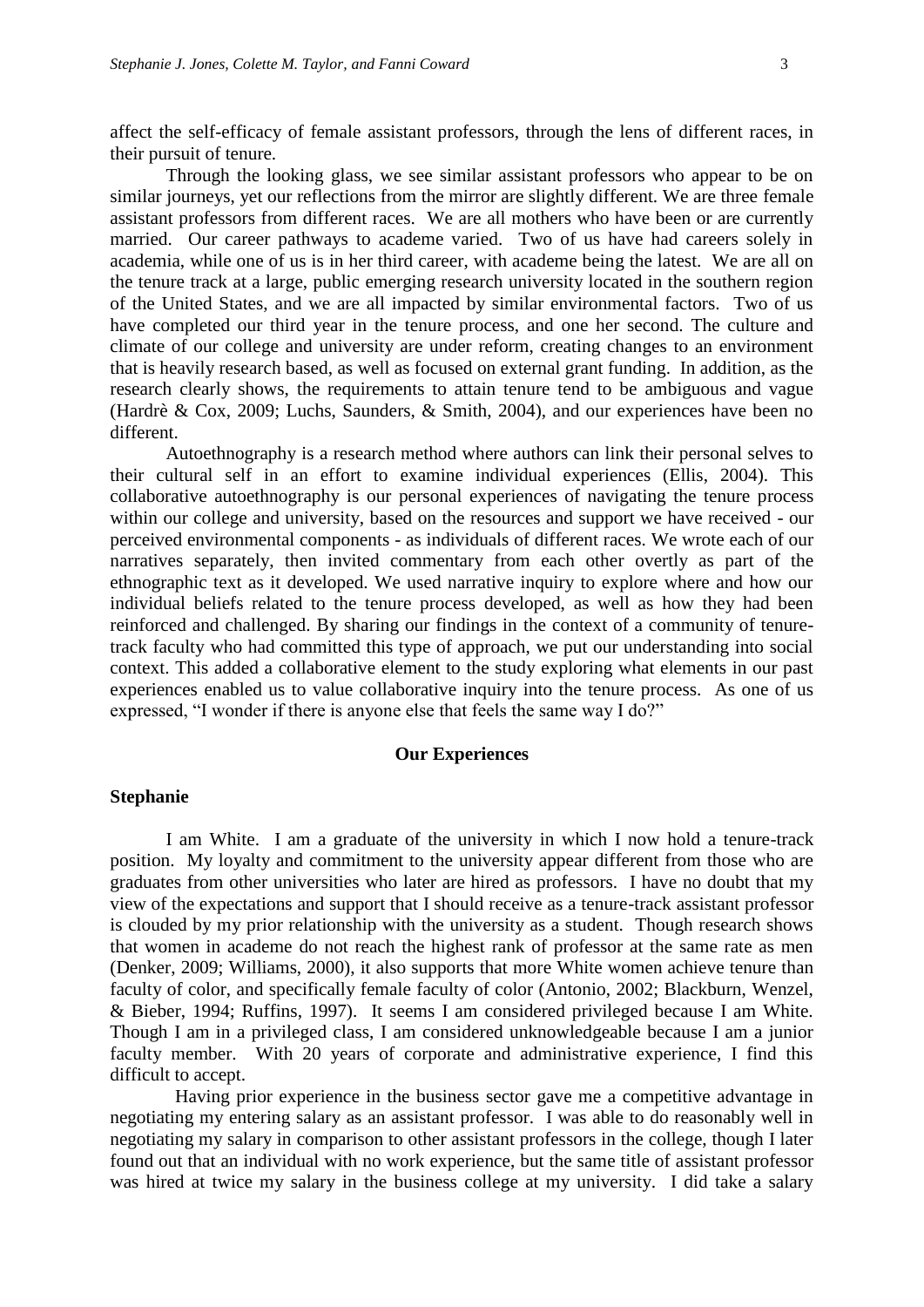reduction when moving to my position as an assistant professor, but perceived that the flexibility in work schedule and opportunities to conduct research in areas of interest to me would counterbalance the reduction. In addition to salary, new professors receive a start-up research package - supposedly to provide a foundation for a successful career in research. My start up package consisted of some software and an audio digital recorder. I received no additional research monies, though I later learned that faculty of color who began at the same time and later than I, did. Looking back on the limited resources I received to support my future successful career as a professor - compared to faculty of color around me - it leaves me to consider that when trying to help resolve perceived inequities, discriminatory practices occur regardless of what race one is - it seems to be assumed that since I am White, I may not need monetary and/or resource support to be successful.

My appointment at the college began at the same time as 12 other individuals, 10 of whom were on the tenure track. A sense of camaraderie was established among the group, and a solid support system was developed during the first year - due mainly to none of us truly understanding what to expect and seeking comfort from each other since we were experiencing similar aspects of dysfunction. So, though a support system was in place, it consisted of a group of individuals that all had the same questions and no answers relative to the tenure process. To be fair, our college provided a two-day orientation for new faculty that introduced us to various constituents and services at the college and university. After the twoday orientation, we were sent on our way to begin our roles as teachers, researchers, and contributors of service. The tenure process was seldom discussed during the orientation - the start of several years of ambiguous expectations, but each year our university holds a tenure academy. I have learned valuable information at these sessions, but unfortunately, what is discussed at the academy does not always align with the discussions within our college.

My perceptions of the tenure process are evaluated through the lens of my prior experiences. This is supported through SCCT, and its emphasis on personal, environmental, and experiential factors. I did not arrive at my tenure position through the traditional pathways that many university professors do. I had no prior experience in research outside of my dissertation. The college and university do not have formal or informal mentoring programs so this service was not available to me. I was expected to know how to regulate my time among teaching, research, and service, with no guidance. There was not a support system of *White* colleagues who surrounded me to ensure I got off on the right foot. No faculty of color did either. Reflecting on this now, I can only assume that I am expected to be successful because of my race - that I do not need the support systems that others of color are assumed to need. No one asked or took into consideration that I had no prior experience in research, and that I lacked sufficient skills and knowledge to figure out how to begin to learn to be a researcher, much less understand the publishing process. I would like to assume that this was because everyone is aware of my prior experience in industry and as a prior college administrator and they perceive I understand the process, but the evidence shows that they are unaware of this due to their perceptions that as a junior faculty member, I do not necessarily have the knowledge of or the experience to be a contributing voice in the college.

A reflection of my experiences on the tenure track over my three years paints a picture of numerous amounts of time spent preparing new courses, many of them for online delivery, developing a new online program for a doctorate of education, as well as administrative and program functions. A large amount of my time has been spent on program administrative work due to taking a position within a program that had lacked sufficient staffing and leadership for several years. This left little time to *write and research* - the mainstay of tenure. Though I am told that the program work will be specifically acknowledged in the tenure process, there is no statement in the current tenure and promotion policy at the college or university level that accounts for it. I am also told when I mention that I need to be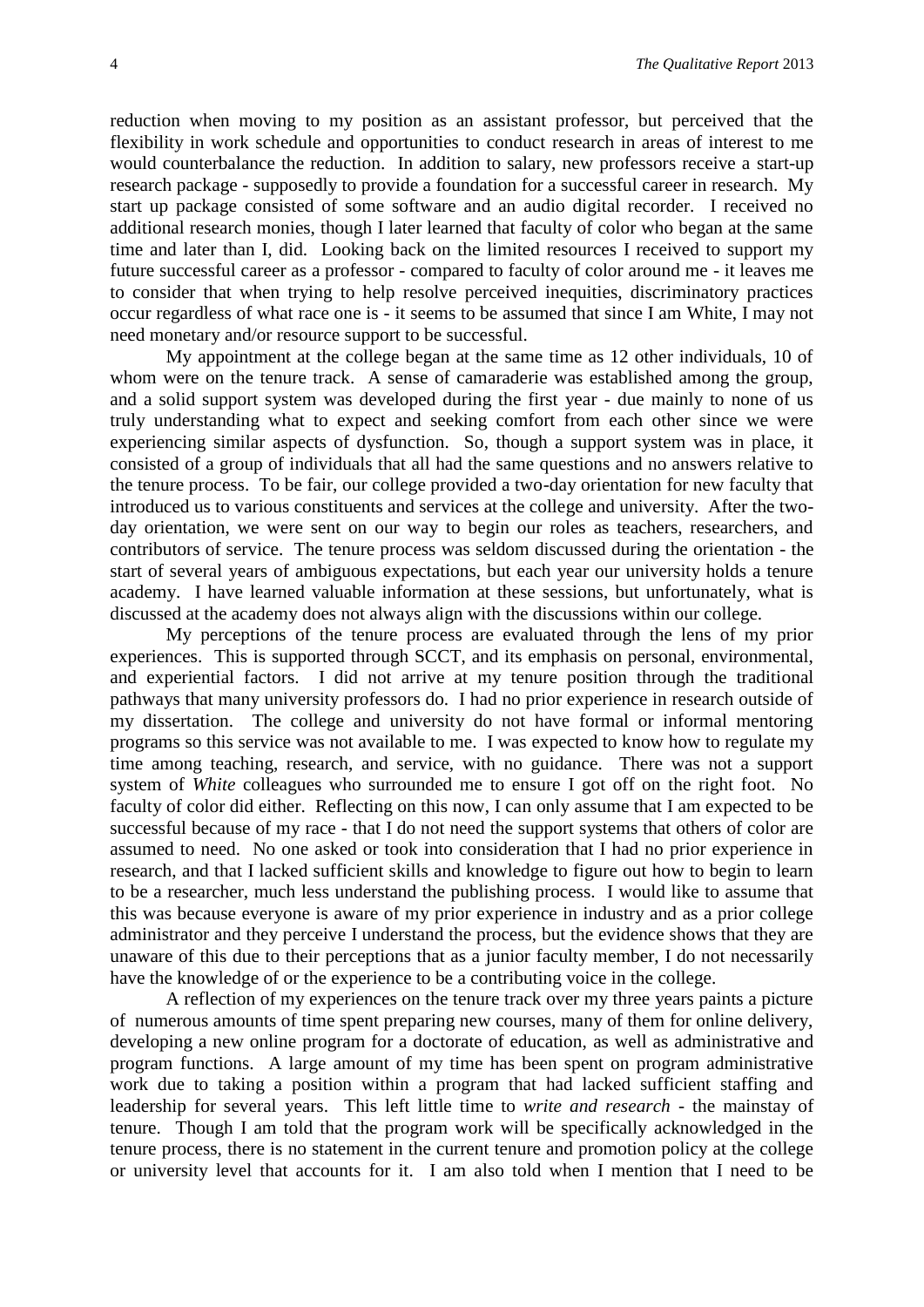focusing on what is required to achieve tenure, that there is "no one else to do the program work." I can only hope that the continual statement of "we recognize the work you are doing in your program" will equate to positive credits in the evaluation of tenure.

I was able to make some progress in research and writing during my second year. Since I was not receiving support from my college, I proceeded to self-teach myself through reading books and articles on getting published, and through an extensive amount of rejection. I know that others have had to do the same. My two colleagues in this article have expressed the same learning process. Thinking back on the support I received from my college or colleagues relative to writing, researching, and publishing, no one at the college took me under his or her wing or offered to help me get that first article successfully published.

A chance event did occur in my second year, which helped me to begin to make sense of the tenure process. It was through participation in a research study with an associate professor from another university. We hit it off immediately and this individual has become a mentor to me. Without her, I would have continued to feel moments of frustration, concern, psychosis, as well as simply failure. She helps me to see that much of what I am experiencing is just part of the process - many faculty go through some type of trauma (whether actual or perceived) in the tenure process. In addition to her support, one of my colleagues and I developed our own support system for the first couple of years of our tenure process that enabled us to figure out the *game of tenure* and work through our deficiencies and celebrate our triumphs together. I did not realize how important it was to have a support system - until I had one.

At the end of my third year, my productivity seems to be where it should be. I am feeling more confident about my abilities to manage all that it takes to be successful in the tenure process. I cannot say that it is because of the support I have received from the college or university, but more based on my self-efficacy. As the work of Bandura (1986) supports, though the environment has a role in how we perceive a situation, he argues that it is our selfefficacy that determines how we respond. Though I like to work independently, I feel isolated most of the time. I perceive there is no viable help available to me, as I am not categorized into a group that has been historically identified as needing additional support. I have resolved to myself that the tenure process is lonely, isolated, and competitive. I am also resolved to feeling that I am the only person that can ensure my success. The literature on tenure is rich in discussion of barriers that women face, specifically women of color. I do not wish to focus on these barriers as reasons for my possible tenure failure. Knowing what the barriers and challenges are is actually the most positive aspect of seeking tenure I have experienced at this point. My experience also supports that perhaps White women faculty receive fewer resources and support than other classes of individuals in academe - due to being female and in a class that is considered privilege. All I can do is utilize the skills I have learned through life and work, as well as my prior experiences to overcome the barriers that are presented to me. If I continue to expect support - I will be disappointed. If I continue to acknowledge the comments I hear that, "I do not have to work as hard to attain tenure as my colored female colleagues," I will simply be offended as I know I work every bit as hard - if not more so, than anyone else at my institution. I even reach out and try to help others along, even when I know it will affect my own productivity. If I am not successful in attaining tenure, then perhaps I am not at the right institution. Though I would like to blame the lack of development and support available for new junior faculty at my college and university to be a reason as to why I may not attain tenure, it has not been my work ethic or goal expectancy to *let a system beat me*. In the end, though, I am responsible for what I make of this experience, and I have worked too hard not to continue down this path - failure is not an option.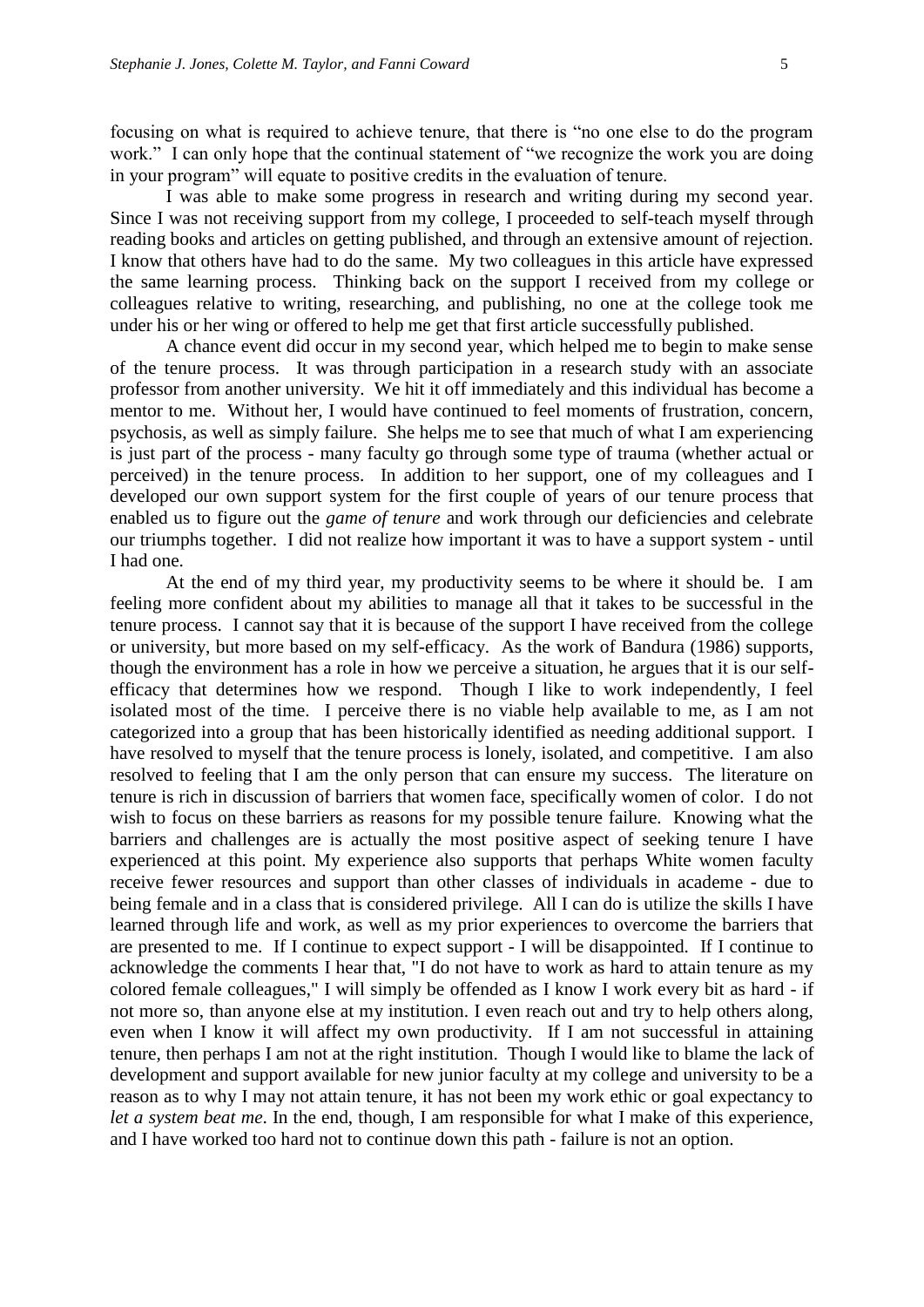#### **Colette**

I am African American. Clandinin and Connelly (2000) explain "everything we experience grows out of prior experience and enters into new experience" (p. 318). This is true as I reflect upon my experiences as an assistant professor on the tenure track.

I began my academic professional career late in my life. I joined the faculty after spending 14 years in student affairs administration at predominately White institutions. My experience in higher education, including my undergraduate and graduate school experiences and administrative experiences were wonderfully challenging. My transition to a faculty member has been interesting. Over my past 17 years in the academy, I have had several friends and colleagues who have contributed to my professional growth. At each school, I made valuable contributions not only to the institution, but to the students I served as one of the few African American staff members who could and would advocate for students of color. One would think those experiences would have prepared me to be an African American woman on the tenure track at yet another predominately White institution. I have been more than surprised by my experience.

Since my undergraduate days, I knew being a woman of color in higher education meant that I had to meet many unwritten expectations. The *double whammy* of my gender and race creates difficulties on both the professional and personal levels. A multitude of researchers report Black women in academics must contend with the professional pressures associated with working in a historically White, upper middle-class, male-dominated profession, while also attempting to balance the demands of life outside the professional domain. Mary Church Terrell (1940), the first president of the National Association of Colored Women, wrote, "Not only are colored women . . . handicapped on account of their sex, but they are almost everywhere baffled and mocked because of their race. Not only because they are women, but because they are colored women" (p. 292). As a woman of color, I often feel isolated, overwhelmed, overworked, and overlooked despite my contributions to the field and the institution.

As an African American woman on the tenure track, I constantly have to validate that I have earned my current position. I will never forget the time when a student asked, "Are you even qualified to teach this course?" I simply replied, "Yes, here are my credentials. I spent over 14 years as a higher education administrator and received my doctorate. I think I am qualified to lead this course and give you a great educational experience." Knowing that those credentials will be doubly reviewed, I have realized that my competence not only has to be proven, but must exceed the level of expectations for my White female and male counterparts. I often wonder if it is the same for my other colleagues or is my experience based on a stereotype threat to my tenure process?

Steele (1997) noted, "For the domain-identified, the situational relevance of the stereotype is threatening because it threatens diminishment in a domain that is selfdefinitional" (p. 617). Having to prove myself as a capable African American faculty member is an issue of competence. Typically, an African American female faculty member has to outperform other (White) colleagues in the department just to maintain perceived equal standing. This was made quite clear during my first semester by other faculty of color in the college. I desperately wanted to disregard this notion and wanted to believe that it would not happen to me.

Ironically, I soon learned about an experience of a fellow African American faculty member, which demonstrated I could not ignore the reality of my environment. During my first three months at the college, one day several White colleagues asked me to join them for coffee. They seemed very excited about getting to me know me as a new colleague. But, appearances are deceptive. After several minutes of light conversation, they revealed that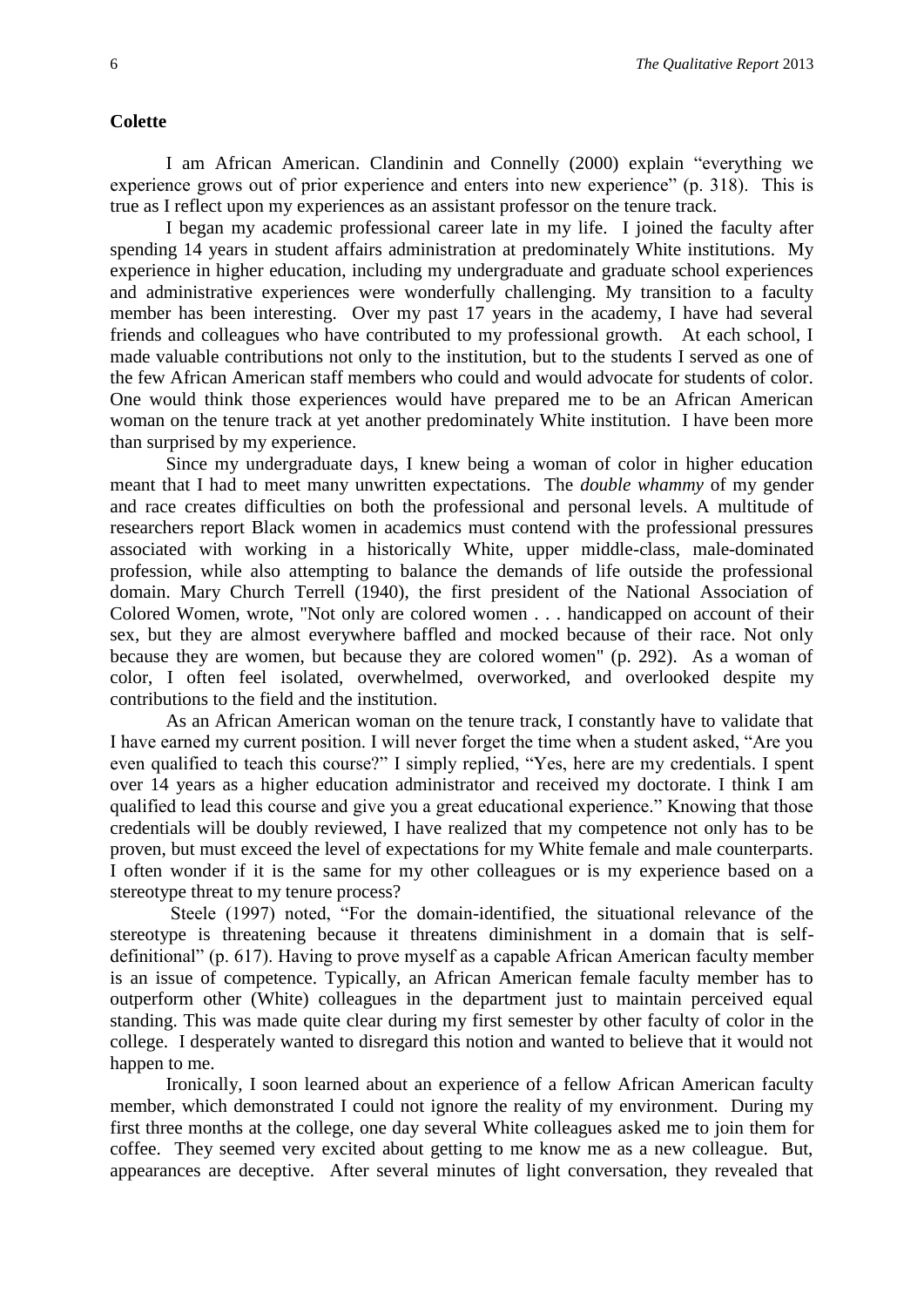they wanted to "warn" me about being mentored by the fellow African American now tenured faculty member. These colleagues explained to me that she should not have received tenure because she was not performing and I should not follow her example. The fact was that on paper and in publications, the African American faculty member outperformed these concerned colleagues. When I asked why they felt that way, these colleagues discounted her performance stating that they felt her contributions are not robust enough. Later, I took the opportunity to speak to this targeted fellow African American female faculty member about her experiences in the annual review process through the years. She stated that she often felt judged by the "isms," racism and sexism, because her race and gender colored her colleagues assessment of her performance and research agenda. I can still vividly recall the emotions on her face, an odd combination of mad and sad, when she told, "Be careful Colette and guard yourself, no matter how well you excel in research, teaching or service, it will never be good enough because of who you are."

In my three years, I have encountered my own "isms," which I believe can be explained by institutional culture. Even facing the routine challenges and pressures of the academic environment as an African American female faculty member, I often face racist and sexist behavior and attitudes of colleagues and students. In sum, the fact of the matter is, institutional racism is structured into political and social institutions and occurs when certain groups of people's rights are limited either deliberately or indirectly (Anderson & Taylor, 2006).

My first three years were focused on administrative and curriculum-related issues as the program I am in was out of date and had lacked leadership for several years. In addition, I was asked to *represent* the college on two search committees for key administrative roles in the college. Several of the faculty in the college felt I was chosen to serve on these committees because of my race, rather than my expertise, forcing me to deal with aggravating college politics. The additional work and cultural politics make my experience different from the other new tenure-track faculty who started at the institution at the same time I did. My personal experience validates several research studies of female faculty and faculty of color who rarely receive validation from their faculty peers in their gender or race-specific research work (August & Waltman, 2004; Rice, Sorcinelli, & Austin, 2000; Valladares, 2007).

Like a multitude of other experiences, these have served as barriers framing not only my perception of my environment, but other's perceptions of me. Gee (2000) defines identity as "being recognized as a certain kind of person, 'in a given context'" (p. 99). The perceptions of my *identity* as an African American faculty member are sometimes problematic in my tenure journey. Faced with a growing sense that my professional identity was been shaped by others and not by myself, I sought the guidance from other African American women on the tenure-track outside of my institution for their perspectives. Many shared their stories, which were similar to mine. More often than not, they were able to offer many different angles to view the picture of myself being reflected in the mirror that is my institution.

One salient moment came when one mentor pointed out that what I was experiencing was a kind of *clash of identities*. After a particularly trying day, I broke down and called my mentor simply stating, "I can't do this anymore!" I proceeded to explain that this White colleague believed that she had to educate me on how the tenure and promotion committee would not perceive my recently published book on African Americans as a good thing for a non-tenured faculty member to do. My mentor gentle stated, "You know, you are just experiencing a clash of identities…your struggling to come to grips with the identity that others perceive and want you to be and who you really are. Decide which one you want to be." I decided to be me, but began to understand that others would perceive me differently.

My college and institution see me as a young, tenure-track African American faculty member who, unlike my fellow White faculty, may not succeed because *everyone knows that*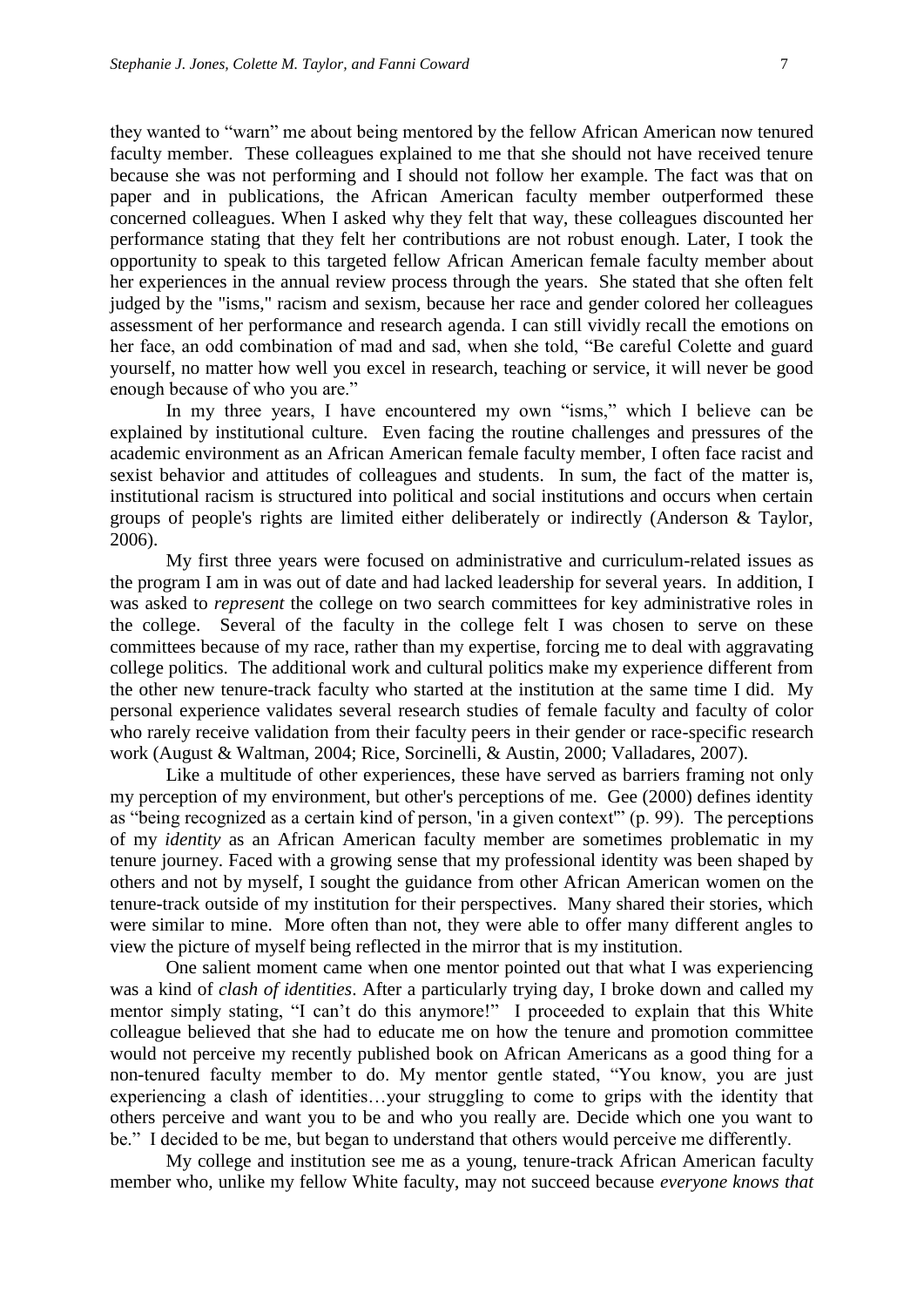*faculty of color have a harder time achieving tenure* (Antonio, 2002; Blackburn et al., 1994; Ruffins, 1997).Being identified as a *typical* African American faculty member has allowed my academic community to transform my personal identity into the *perceived* identity. This *perceived* identity clashes with my own view of me and my experiences. I am a mother of two young men who are in middle and high school. I successfully balanced a demanding administrative career in higher education for 14 years, while writing two book chapters, coediting a book, adjunct teaching, being a Cub Scout leader, and learning how to be single again after 12 years of marriage prior to becoming full-time faculty. These experiences helped me develop a set of skills on how to navigate any environment that I am in.

But, whether I like it or not my mentors gently reminded me that people will only see what they want to see. They only view me as a *typical* African American faculty member, constantly trying to give me advice on how to navigate this environment. It is as though their perceptions of me and my capabilities are remarkably different than the reflection I see in the mirror every day. They try to *help* me understand the organizationally defined role I should assume as a faculty member of color on a predominantly White campus. For them, it is essential that I understand the norms surrounding the academic department, institution, and academic discipline, as they see it should be. Unfortunately, those norms are not always inclusive of the diverse needs of individual faculty, particularly one like me. These helpful colleagues often fail to value my prior experience in the academic world. It feels like a piece of cloth partially covering a mirror; that my previous experience is not valuable and should not be reflected in the glass.

This lack of understanding is evidenced by the fact that colleagues whether White or of color, honestly do not know how to support me. Many of the tenure-track faculty members who arrived on campus at the same time as I did have remarkably different experiences and perceptions of the environment because they are not *faculty while black*. It is not like they do not want to be supportive; it is just that they have extraordinarily little understanding of the experience. Even when I try to explain my interpretation of the environment and experiences, they cannot place themselves in the experience. Our experiences are just too different despite the fact that we are still all just faculty members trying to survive in this *wonderland* called academia.

I have found my support by looking outside of my institution with former mentors, writing colleagues, friends, and family. With them, I do not have to be *faculty while black*. In this space, there is a natural understanding and acceptance of the complexity of my identity and the expectation to be the best. The nonjudgmental and unconditional support that these individuals offer is not about what type of faculty member I am expected to be. It is framed around the faculty member that I already am, and they push me to be better than my best. They often remind me to reflect on the history of African American women in higher education to gain strength when I feel isolated and overwhelmed. Historical figures like Anna Julia Cooper and Mary McLeod Bethune felt much the same way. Many of my current colleagues feel and have felt as I do and have succeeded despite those feelings during this warped, wild ride through the academy.

#### **Fanni**

I am Taiwanese. I remember how excited I was to get a job after earning my Ph.D. I wanted to be *in the game*. I felt a sense of self-actualization and being important when I went to conferences. However, a sense of isolation has grown inside of me as time passes. I am from Taiwan originally and did not come to the States until I was 22. I got married to an American and this is how and why I decided to stay in the States. I have no other family nearby. I have not met someone like me yet: a female faculty who was an international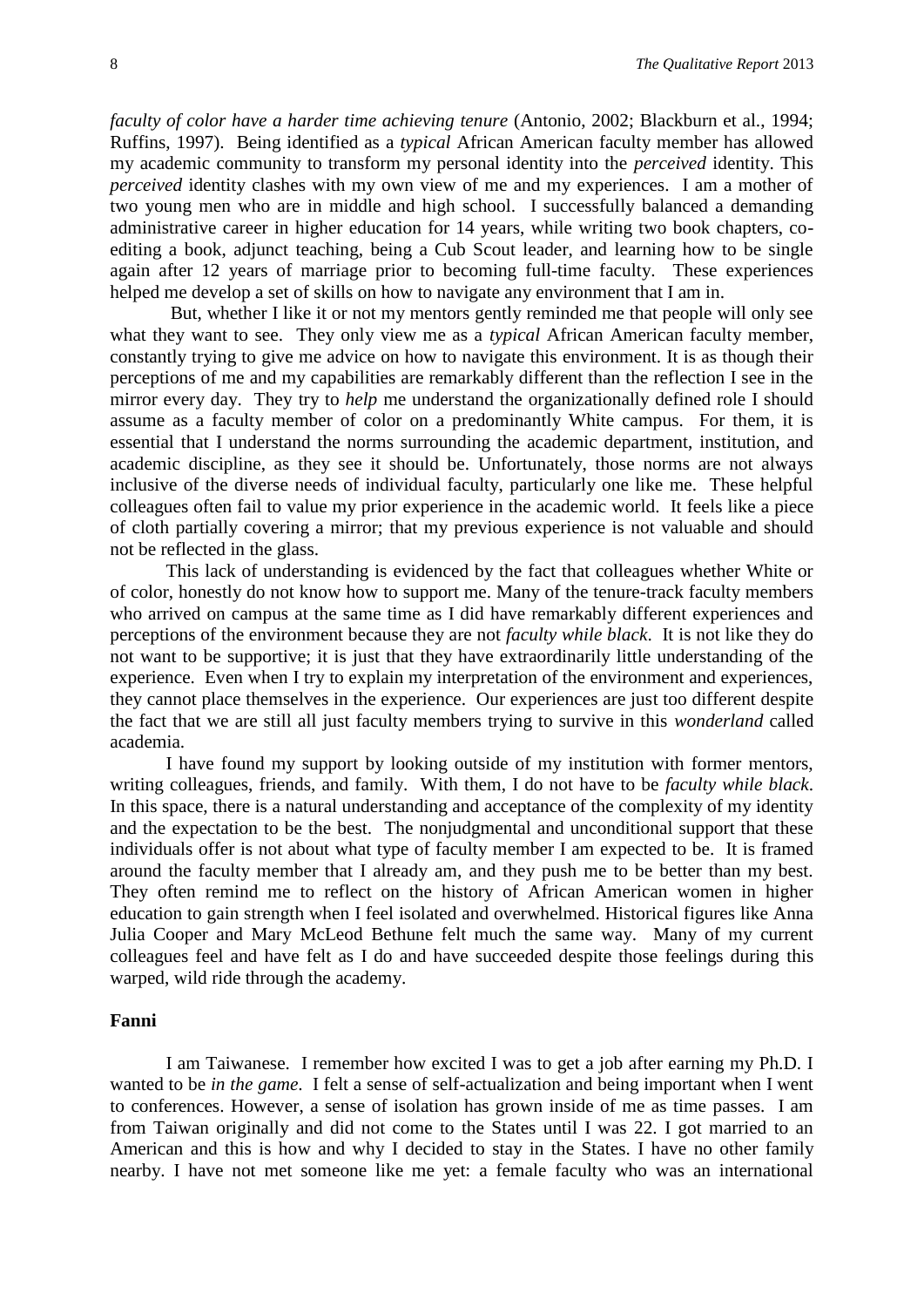student. I have heard of some working mothers who were international students, but then quickly I would learn that they have had most of their immediate Asian families in the States for a long time, which is very different from my situation. I feel different among my colleagues in a sense that I did not grow up here and I have not had anyone who can guide me in almost every aspect of my life. I have not had anyone beside me who could explore my new experiences with me, but also who could share past experiences that would help me move the meaning-making process forward. I oftentimes feel there are disconnects between my past, present, and future. It is like watching a movie when it is already half way through, and needing to understand it based on past experiences. I have tried for so long to connect the pieces and make sense of things in a way that is *me*. This experience is frightening, because I do feel sometimes I have no one to turn to, since no one person can connect the different worlds I am in.

The sense of *isolation* I described above has thus been something I am used to and have learned to cope with since my arrival in America. I have become familiar with the *individualistic* mentality I often encounter in a western culture, so I did not expect to receive any additional support from my college or university when I was hired as an assistant professor on the tenure track, other than what was officially given to all. When I came to this institution, I did not negotiate salary, research assistance, or professional development, and took whatever was provided to me. I needed the job for family financial and health insurance reasons and I was simply thankful for having a job that provides what my family and I need. In addition, I thought as a young faculty member, I needed to *pay my dues* before I asked for things. Later, I learned that there were assistant professors who requested teaching load reductions (i.e., teaching two courses at most, instead of the standard three-course teaching load in my department) or teaching exactly the same courses (i.e., no new course preparation time) in order to have time for research productivity. In retrospect, I wonder if I should have been much more proactive and deliberate on these issues.

There was no formal mentoring system set up in the college or university, similar to my previous institution. So that was not surprising to me. Again, my expectation has always been centered on the idea that America is an *individualistic* society and that expectation has permeated in all aspects of my experiences in the States. Thus, workplace is no exception to that expectation. I believe that low expectation has made any support or friendliness I received significant to me; I did receive that here in the college where I work. Through previous connections, as soon as I started my job here, I was fortunate to be included in two research projects with two male faculty in the college (i.e., my previous advisors knew these two tenured faculty). These two male faculty had similar graduate school experiences and training as I did, so they were able to quickly help me to modify and transition from my graduate school trainings to my current position. We started research teams that are comprised mostly of graduate students, because we believe in mentoring graduate students and guiding them along the publication processes. This was a new concept in the current institution. As a matter of fact, the new Associate Dean in the college just started to push for this trend when we started. We often used the same theories for the theoretical framework of our research and aimed at similar journals to publish as well. The *languages* and the *ethos* between my graduate school experience and this current college were immediately connected. For the first time, I felt my past and my present were connecting nicely.

Additionally, there were two female senior faculty who extended their friendliness to me. They reached out not only to me but also other female faculty. They often checked on me and asked how I was doing in my job. One of them often initiated some social events and invited the entire new faculty. I knew I could go to them to ask for advice, even though I was not involved in research with these two women. In the meantime, I still felt isolated at times because of the tug of the roles I have as a wife, mother, and tenure-track faculty. It is not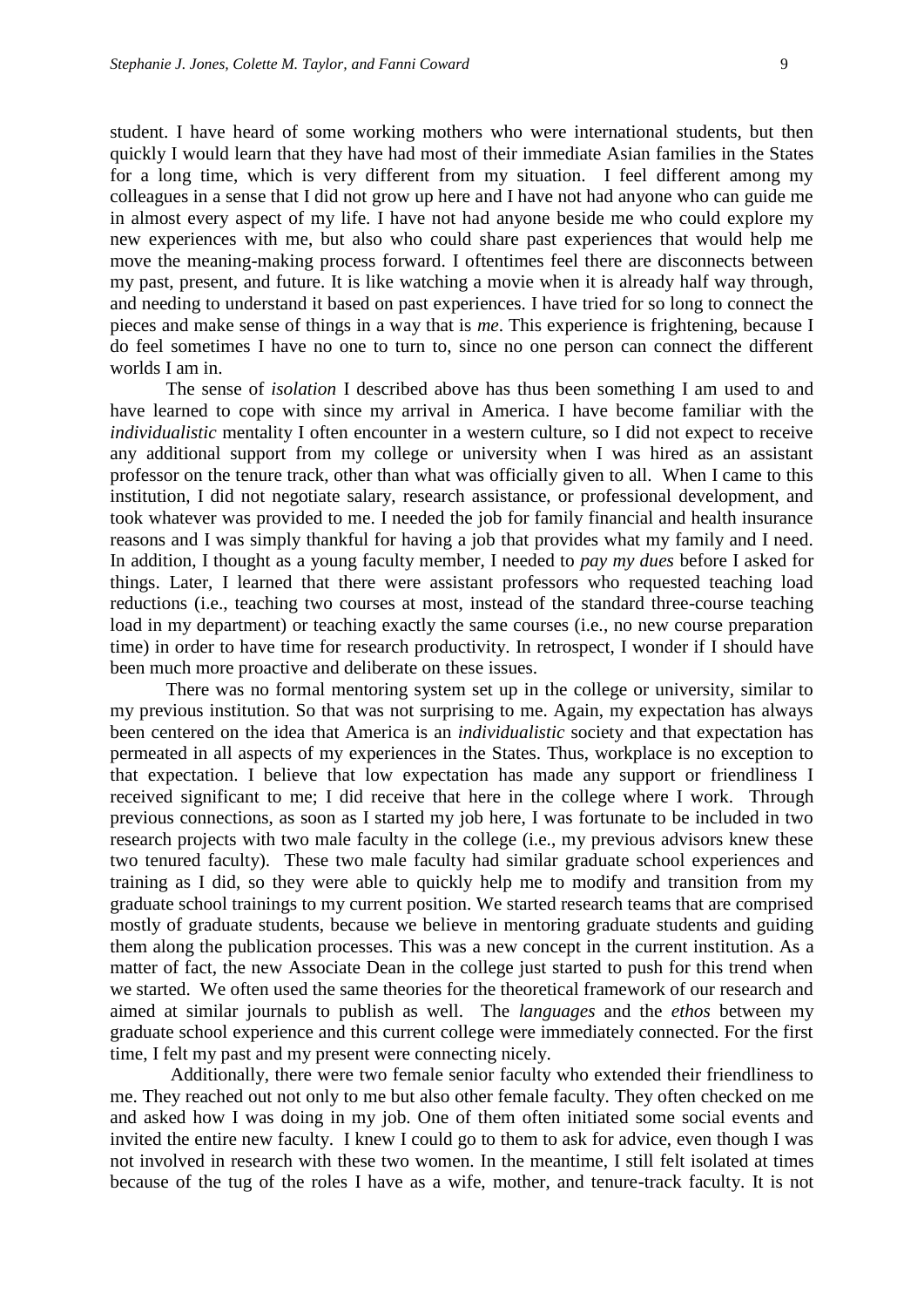conventional to *balance* work life with family life based on the culture in which I grew up. As a woman, taking care of a family is expected to come first before a career, and women continue to carry the traditional roles of a mother and a wife, while adding a new career ("The Decline of Asian Marriage," 2011). Since I grew up in Taiwan, I found that my belief system reflects that upbringing. Consequently, I felt like I have two full-time jobs. Even when I tried not to be bounded by my previous upbringing, I still could not see immediate models for me to seek out, either. I wonder if any one of my female colleagues has the same struggles as I do? I do not believe the two male faculty I work closely with would understand and be able to mentor me. Not only is their role, as husband, different from my role as a wife; their children are already grown, whereas my son was only eight. There are two tenure-seeking female faculty who have young children like I do, and I know they are just as stressed out and overwhelmed as I am. There are other female faculty with young children, but they are either already tenured or are instructors in the college without publication pressures. Many of my successful female colleagues, including the ones in other institutions and the two female faculty I mentioned earlier, are either divorced, have grown children, or in a single status. So I ask myself, is it simply true that you cannot have it all?

Because of stories I have heard from others about unsuccessful experiences in tenuretrack positions, I also came into this position with the expectation that the process is *mysterious*. However, I still wanted to know exactly what the expectations are for me to attain tenure in six years. I remember when the dean of the college at the time I was hired, held a meeting about the tenure process and how the conversation was very different from the tone of the college's committee on promotion and tenure. It caused a great deal of anxiety among the young faculty, including myself. Within the college, there seemed to be a fight between the traditional (i.e., people who prefer to keep things as they have always been done in the past) and the new (i.e., people who believe things have to change to make us competitive). The university has been transitioning to an emerging research university, and I often observed discrepancies between the administration's requirements and senior faculty expectations. This made it even less probable that I could find an effective role model to whom I can look up to. Although I was under the impression that *teaching* would be more prominent under the previous leadership, the changes over the past three years have created confusion about expectations. In the past, a teaching college was the *cool* thing, now research and securing grant funding have become the center of focus for tenure-track positions. I heard different voices within the college; some said business would be and should be just as usual and like how it was; the new administration said, "The train is moving west" and "moving fast," so you better get on it. I have also been aware of the fact that it is very possible for the directions of the college and university, as well as the administration to change. I found all of these transitions confusing. These confusions created uncertainty and unknown while offering the illusion of comfort and certainties of control. I still question my ability to succeed. I am still unsure about myself and about what I know. However, I take things in stride. I understand that being able to work *on your own terms* is unrealistic. I decided earlier on I would simply do my best and work hard. So in the American spirit, I independently march on.

#### **Discussion**

The formative experiences that we have collectively had as tenure-track faculty members often seem like Alice's trip to the world at the bottom of the rabbit hole. Adjusting to a new workplace environment, expectations, and colleagues has been complicated by the need to develop individual organizational roles within academic departments (i.e., role clarity, self-efficacy, and social acceptance). Furthermore, as we make sense of the individual and perceived environmental factors impacting the differences in our pre-tenure experiences, it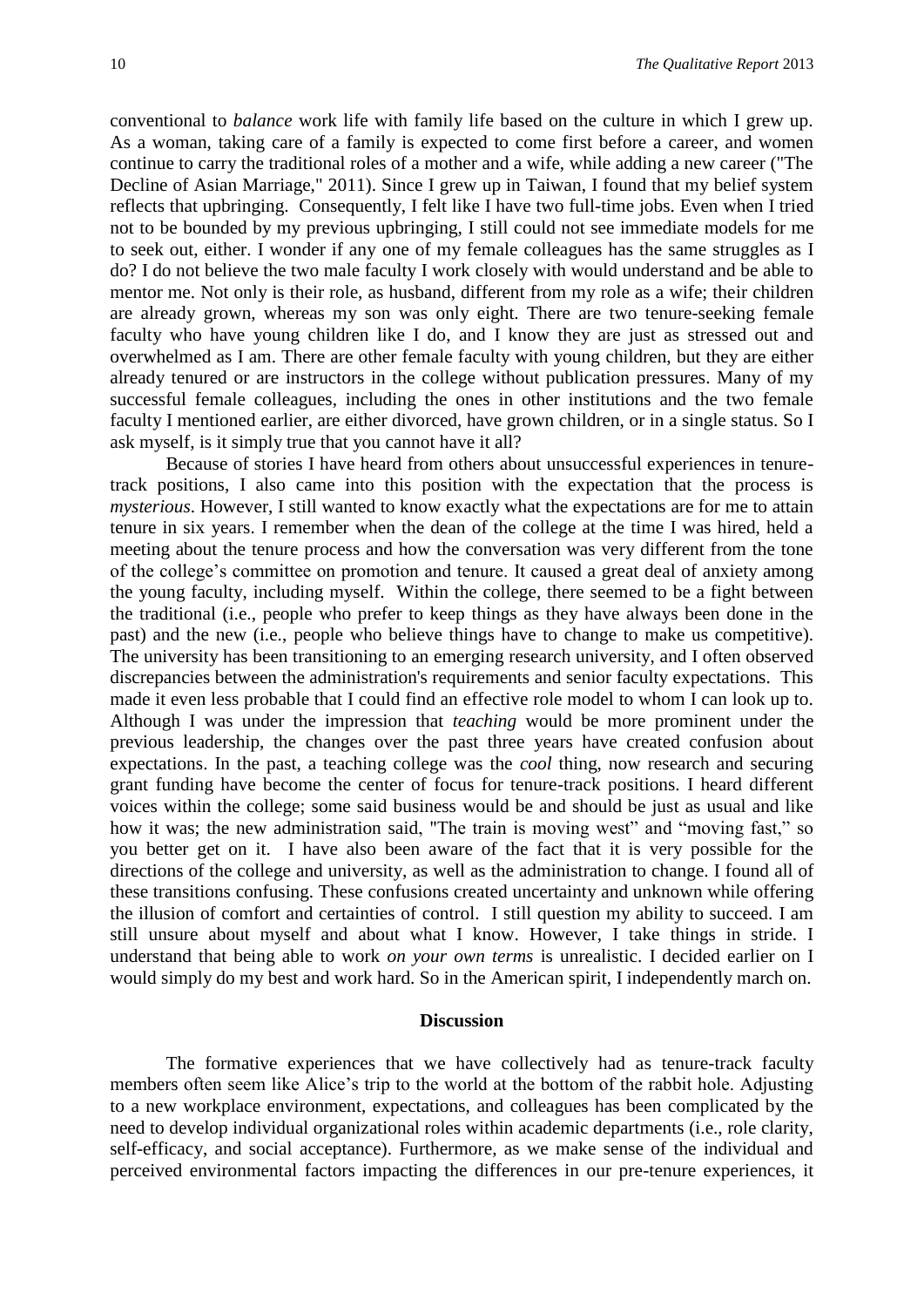may appear at first glance, as pre-tenure women faculty and faculty of varying races, like we are reporting less than favorable perceptions of our work environments and the tenure process at our institution. It is a somber picture of the tenure process that reinforces much of the literature about the struggles of women in faculty roles.

Our looking glass, the social cognitive career theory (SCCT), suggests that our perceived experiences have been influenced by the interplay of our personal, environmental, and experiential factors. Our common factors, being women tenure-track faculty at a university transitioning to emerging research status, would lead one to perceive that the experiences of all tenure-seeking faculty would be the same. In some cases, they are. Each of us has experienced isolation and fear, believing that no one else has experienced what we have. Stephanie and Colette both experienced the additional pressure of administrative work as new faculty. While, Fanni and Colette, as faculty of color, both have had to address the differences in expectations based upon their cultures. On the other hand, Stephanie has experienced differential treatment based on being White, evidenced by a lack of support.

Searching for our reflections in the looking glass, we have learned valuable lessons about ourselves as women faculty in the tenure process, despite the collective beliefs of what the process should be. As women faculty, we are well aware of the literature discussing comparatively low numbers of female faculty achieving equality in the tenure process in higher education (Denker, 2009; Hargens & Long, 2002; Kite et al., 2001; Williams, 2000). This research clouds our individual self-efficacy and outcome expectations for tenure. By examining how we, as faculty members, define who we are in certain circumstances, we make certain interpretations of what we *see through the looking glass*. Therefore, analysis of the reflections of our journey through the looking glass using social cognitive theory, which emphasizes the interplay among personal, environmental, and experiential factors, is important.

## **Personal Factors**

Personal factors affect the individual experiences of tenure-seeking female faculty. All three of us are intelligent, extremely motivated and ambitious, and have expectations that working in academe - perhaps the most diverse working environment of any type of organization - would be one that embraces differences and supports the diverse work of colleagues. We all are employed by the same college and university. However, as one reads through what each of us has written about our experiences during the past couple of years in our work, personal factors (such as ethnicity), past experiences, beliefs, expectations, and confidence change how each of us experience our institution's environment, and direct the different emphasis of our stories as we reflect on our individual experiences. The environmental factors appear to take on different images depending on the individual.

Fanni's low expectation of American society being communal has caused her to expect nothing but individualistic paths in her work. Her story of her experience focused more on her struggle with her past cultures and experiences, which is due to the fact that these disconnects were seldom resolved in her past. For Stephanie, she did not see that the environment was toxic, but her lack of experience in conducting research led to a hope that someone was proactive in finding out what help she needed. She perceived that there simply appears to be less institutional support for White female faculty. For Colette, the environment was perceived as more hostile and subtle racism occurred. In addition, Colette, despite prior administrative and teaching experience, seemed to struggle with establishing credibility with her students and fellow faculty.

Although because of personal factors, each of us view our experiences through different lenses, there were some shared experiences that we perceive an institution can learn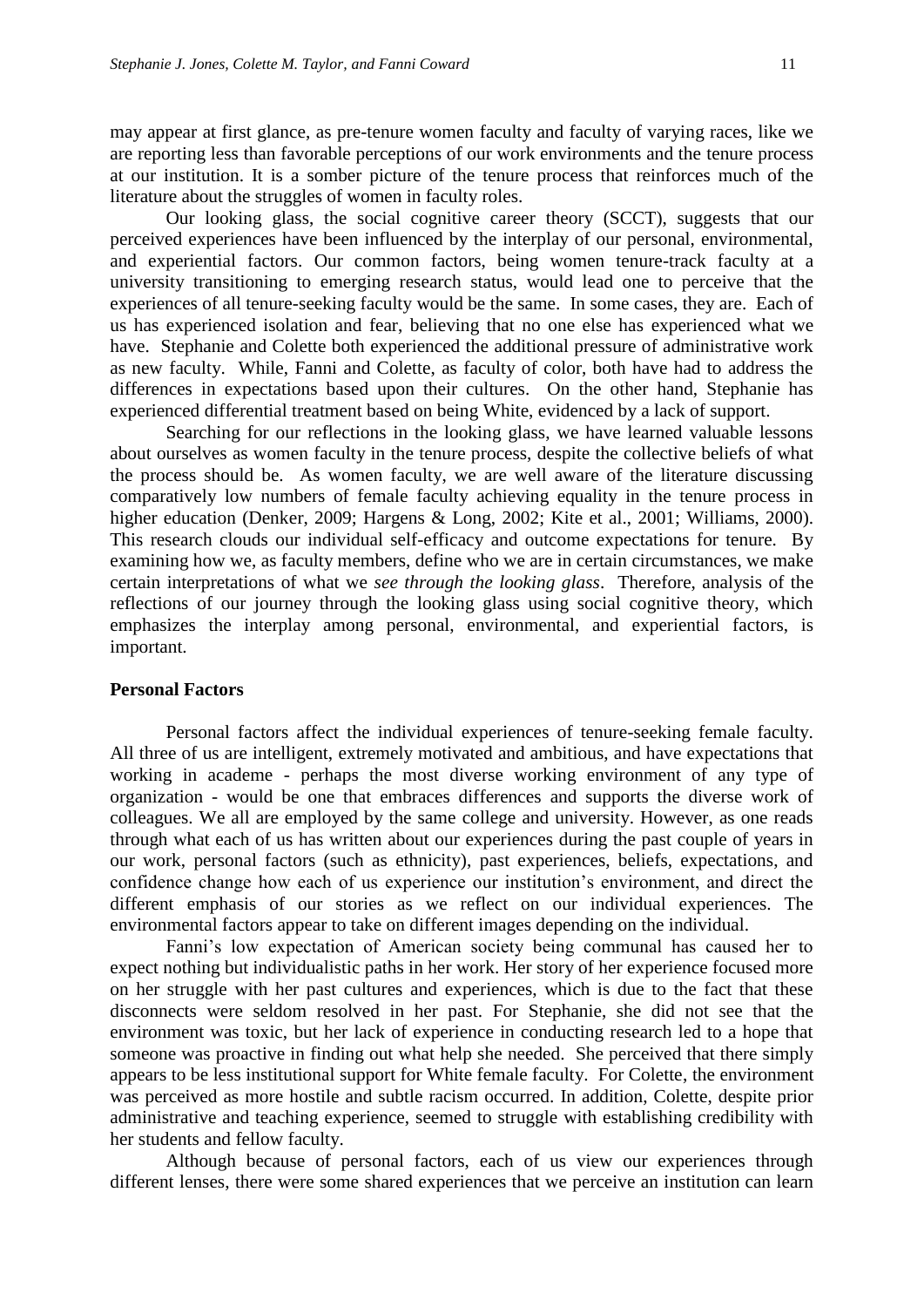from to enhance the experiences of its women faculty on the tenure track in a positive way. These common experiences will be described below.

## **Environmental Factors**

"The awakening of critical consciousness leads the way to the expression of social discontents precisely because these discontents are real components of an oppressive situation" **(**Freire, 1972, p. 16). Though we all have had experiences of being supported through various ways, mainly through informal acquaintances, the college and university has no formal support systems in place. The outward appearance of the college and university is one that supports that all faculty who are hired are important and that the institution is committed to their success. Typical business practice would support this - why would one invest in someone and not support his or her success? But, as one moves into the inner circle - and experiences the environment - there are subtle environmental factors that affect the success of women seeking tenure. As the literature states, these include isolation, competition between colleagues, loneliness, and work and life balance struggles (Greene et al., 2008). For the three of us, not having mentors, subtle racism, limited monetary and resource support, as well as a deeply rooted culture entrenched in a lack of collegiality, seems to have been barriers for our tenure process. As Barnett (2000) so eloquently states, perhaps it is time to consider a new epistemology for the university. An epistemology that is "open, bold, engaging, accessible, and conscious of its own insecurity. It is an epistemology for living amid uncertainty" (p. 409).

Fanni, in her respective program, received some mentoring and protection from taking on administrative duties (i.e., most of the people in her program are tenured senior faculty). Colette and Stephanie were in a program where the faculty were mainly assistant untenured professors. Consequently, they were given a great amount of administrative duties that added enormous stress in the tenure process. Without consistent and official mentoring support, Colette and Stephanie were left to figure out how to balance their workloads on their own and still cannot grasp if they are on the right track to tenure and promotion. In any case, all three of us found the standards to attain tenure unclear and confusing. This situation was also heightened by changes of leadership at the college and university levels. Specifically, the lack of models, instruction, and feedback on our efforts have caused us to question our abilities and our expectations. This is not to say that if we needed support and asked for it, that it would not be provided. Nevertheless, this illustrates precisely how setting up formal mentoring systems could facilitate positive experiences for tenure-track faculty.

Mentoring is considered one strategy for balancing the demands of conflicting societal, professional, and familial goals (Young & Wright, 2001). Ponjuan, Conley, and Trower (2011) found that many researchers reported that mentoring and other professional peer relationships help to increase the professional satisfaction of tenure-track women, as well as their successes at garnering tenure status.

## **Experiential Factors**

As a group, we expressed discouraging critical experiences, which made us doubt our qualifications for the professoriate. Colette sometimes considers leaving the academy prematurely due to consistent expectations and her perception that she should work harder than her other colleagues to prove herself, as well as the institution's expression of tokenism by pigeonholing her to always represent minority issues on committees. Stephanie has considered leaving and moving back into the corporate sector, simply due to the disconnection of her perceptions of what it means to be a professor in an academic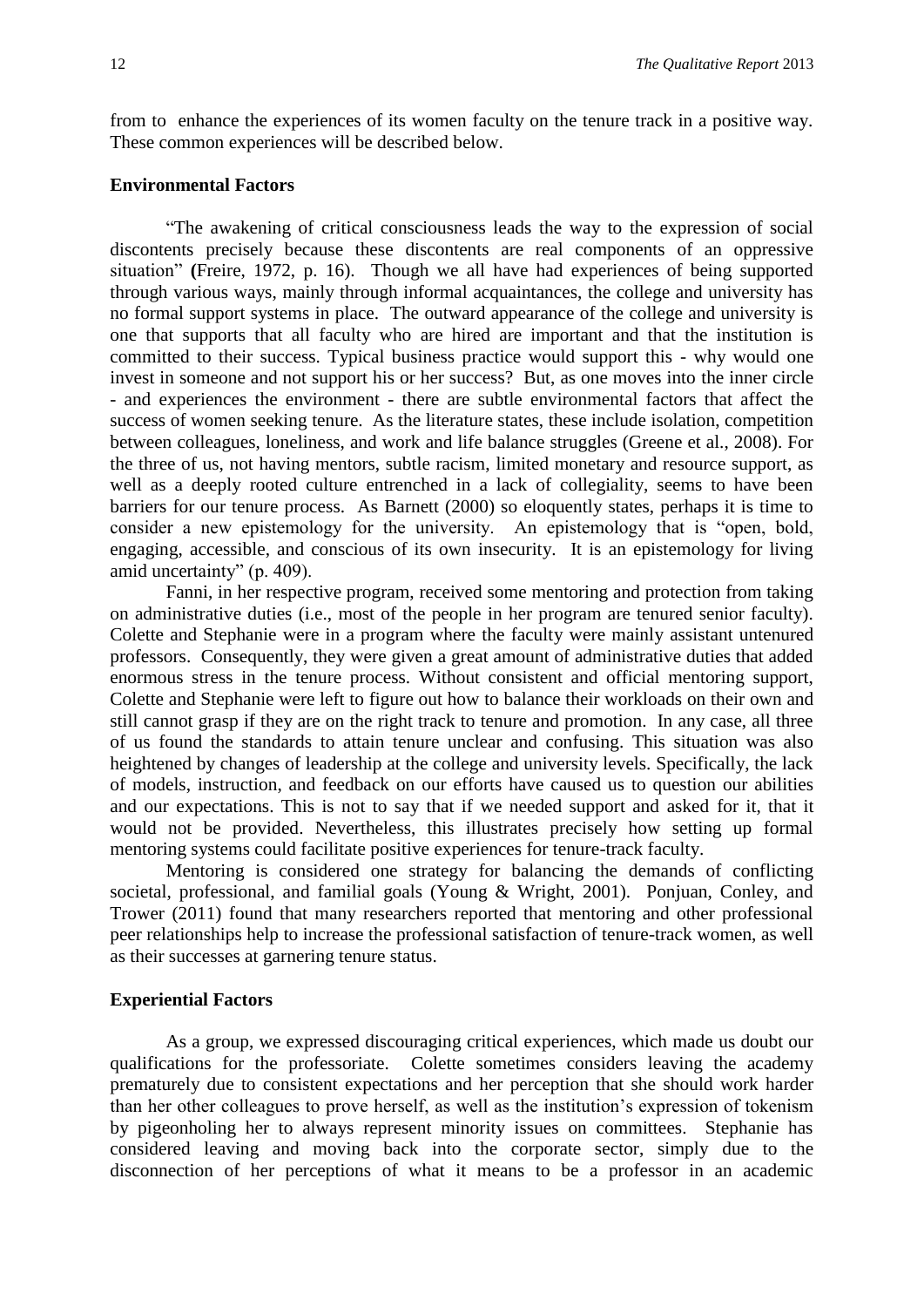environment, and the reality of actually being one - it seems to her that academe may not be Wonderland. Fanni's constant struggles among her roles as wife, mother, and a tenure-track faculty member make her question not only her abilities, but also her goal to pursue a tenuretrack position. All three of our physiological reactions to stress, unhappiness, and anxiety in this experience also send signals to tell us how our own perceptions of our abilities affect our confidence and lead us to perceive we are inefficient and ineffective in our roles. This then creates even bigger needs for environmental support. The social influence on guidance and feedback could offset these individual feelings. Each of us expressed gratitude to the few expressions of support and mentoring we have received. In the end, we all wish at times that someone would stand behind our back to tell us how we are doing in our work – even if it is only to say *you are on the right track*.

#### **Implications**

Lewis Carroll's *Through the Looking Glass* reminds us that as individuals our identities are shaped and molded by the people and situations we face on our life journeys. Our collective stories illustrate that despite the commonality of our journey, the tenure process, everyone's path looks different. The differences based on our perceptions of and experiences in our environments is our looking glass. What is apparent from our stories is the importance of environmental support in colleges and universities. Many of the issues that we have addressed can be resolved through more formal support structures and conversations. The research literature on tenure does support the need for mentoring programs. If those women and men faculty members who desire mentoring relationships receive the support, validation, and guidance necessary to maneuver through the obstacles presented as part of the tenure process, they will be more successful, as well as have more positive experiences in the process. Senior faculty have a responsibility to their tenure-seeking counterparts. As stated by Stokowski (2000), it is the responsibility of those few who are part of the elite senior faculty to utilize their positions to begin telling the stories of the women academics and their desire to be included as whole beings in their professional positions.

In addition to mentoring systems, the discussions of our experiences pinpoint areas of which institutions need to be cognizant. The first has to do with individual *start up* packages for tenure-track faculty. There is no standard policy or practice within our college. To ensure equity, regardless of race, we perceive there to be merit in consistent support packages that ensure individuals have a solid foundation for their tenure success. This can be accomplished by simply establishing standards for all new tenure-track faculty, such as reductions in course teaching loads for the first year, as well as monetary and equipment support for research.

These simple policy changes could have impacted our experiences but upon reflection, issues of diversity have played an even more significant role in our collective journey. Isolation, collegial relationships, and for some, unusually high service commitments and family responsibilities, whether because of our gender or race, have provided a backdrop for our lives in academe and have, in large part, defined our experiences as professors. Coping with feelings of isolation and a lack of support, negotiating family life and work, and making meaning of the tenure journey has all been influenced by our individual differences. Our personal, environmental, and experiential factors serve as different colored lenses on our individual looking glasses. Specifically, race and ethnicity determined how we each perceived our experiences in the same environment.

Traditionally, higher education has struggled with issues related to diversity, which is evident by the fact that untenured and tenured faculty ranks remain predominantly White nationwide (Knapp, Kelly-Reid, & Ginder, 2010). As strong-willed women, determined to successfully complete our quest for tenure, we realize that academic life for women and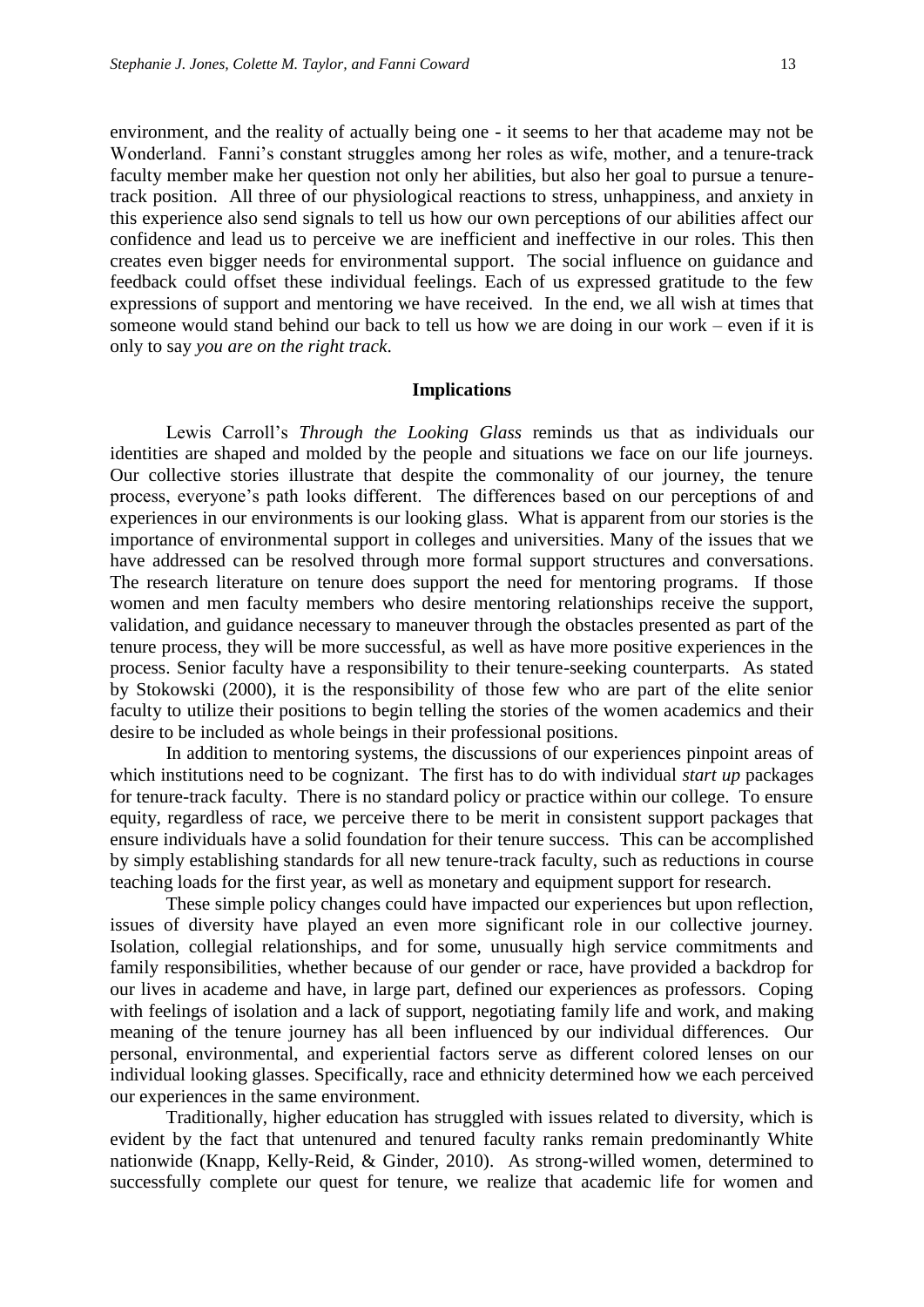specifically women of color, has historically been influenced by the organizational culture of institutions. Our overall attitude is to persevere and conquer. What we want is simple - we want what every professor wants - to be respected and be judged on the quality and merit of our work regardless of our gender and skin color. Moses (1989) clearly articulated that, "one of the best sources of support that faculty members can get is the respect and validation of their peers" (p. 30). We want to take this a step further and add that the support systems provided by the department, college, and university are also important to the success of those on the tenure track.

Examining the culture in departments, colleges, and universities, and questioning whether or not the culture supports women who choose to work in academe in tenure-track positions, supportive environments can then be created. It necessitates specific attention to aspiring faculty to build and maintain strong support systems among themselves, such as mentors, colleagues, and family. By actively creating opportunities for diverse faculty to share their experiences, whether through organized mentoring programs or informal *sister to sister* groups, universities overall would demonstrate their belief in them as valued, contributing members within the academy. By empowering ourselves, we can control the bewildering images we see in the looking glass.

#### **References**

- Anderson, M. L., & Taylor, H. F. (2006). *Sociology: The essentials* (4th ed.). Belmont, CA: Thomas/Wadsworth.
- Antonio, A. L. (2002). Faculty of color revisited: Reassessing contribution so scholarship. *Journal of Higher Education*, *73*, 582-602.
- August, L., & Waltman, J. (2004). Culture, climate and contribution: Career satisfaction among female faculty. *Research in Higher Education*, *45*(2), 177–192.
- Bailey, L. E., & Helvie-Mason, L. (2011). Evolving strategies and emerging selves: Two junior faculty reflect on the road to tenure. *Vitae Scholasticae, 28*(1), 41-64.
- Bandura, A. (1986). *Social foundations of thoughts and actions: A social cognitive theory*. Englewood Cliffs, NJ: Prentice Hall.
- Bandura, A. (1997). *Self- efficacy: The exercise of control*. New York, NY: W.H. Freeman and Company.
- Barnett, R. (2000). University knowledge in an age of supercomplexity. *Higher Education, 40,* 409-422.
- Blackburn, R., Wenzel, S., & Bieber, J. P. (1994). Minority vs. majority faculty publication performance: A research note. *Review of Higher Education*, *17*, 217-282.
- Bong, M. (2006). Asking the right question: How confident are you that you could successfully perform these tasks? In F. Pajares & T. Urdan (Eds.), *Self-efficacy beliefs of adolescents* (pp. 287-307). Greenwich, CT: Information Age Publishing.
- Carroll, L. (1971). *Alice's adventures in wonderland and through the looking glass*. London: Oxford University Press.
- Clandinin, D., & Connelly, F. (2000). *Narrative inquiry: Experience and story in qualitative research*. San Francisco, CA: Jossey-Bass.
- Denker, K. J. (2009). Doing gender in the academy: The challenge for women in the academic organization. *Women and Language*, *32*(1), 103-112.
- Dillow, C. (2009). A journey toward theoretical understanding. *Qualitative Inquiry*, *15*(8), 1338-1351.
- Ellis, C. (2004). *The ethnographic I: A methodological novel about autoethnography*. Walnut Creek, CA: AltaMira Press.
- Freire, P. (1972). *Pedagogy of the oppressed*. Harmondsworth: Penguin.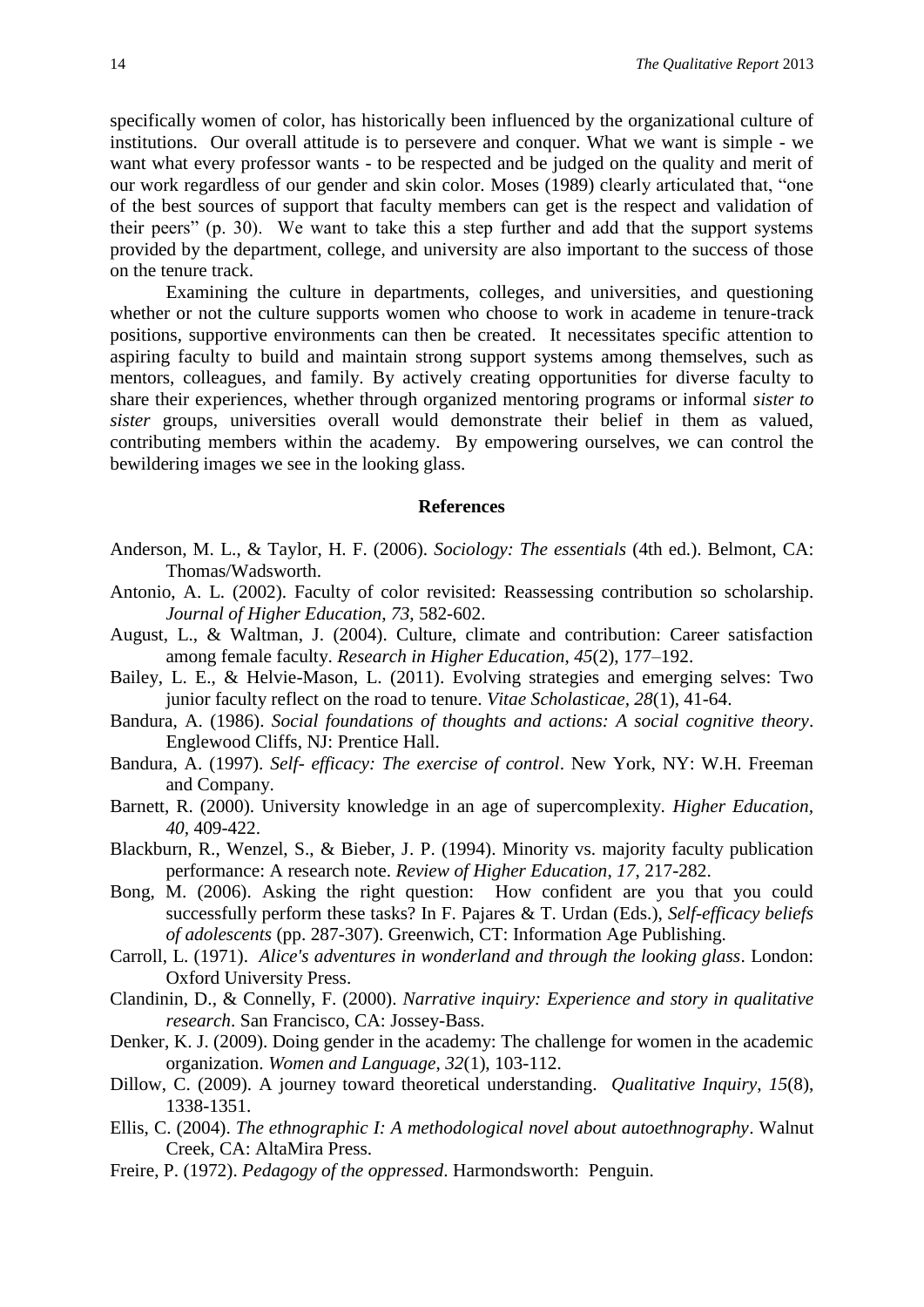- Gee J. P. (2000-2001). Identity as an analytic lens for research in education*. Review of Research in Education*, *25*, 99-125.
- Greene, H. C., O'Connor, K. A., Good, A. J., Ledford, C. C., Peel, B. D., & Zhang, G. (2008). Building a support system toward tenure: Challenges and needs of tenure-track faculty in colleges of education. *Mentoring & Tutoring: Partnership in Learning*, *16*(4), 429-447.
- Hargens, L. L., & Long, J. S. (2002). Demographic inertia and women's representation among faculty in higher education. *Journal of Higher Education*, *73*, 494-517.
- Hardrè, P., & Cox, M. (2009). Evaluating faculty work: Expectations and standards of faculty performance in research universities. *Research Papers in Education*, *24*(4), 383-419.
- Hellsten, L. M., Martin, S. L., McIntyre, L. J., & Kinzel, A. L. (2011). Women on the academic tenure track: An autoethnographic inquiry. *International Journal for Cross-Disciplinary Subjects in Education*, *2*(1), 271-275.
- Knapp, L. G., Kelly-Reid, J. E., & Ginder, S. A. (2010). Employees in postsecondary institutions, Fall 2009, and salaries of full-time instructional staff, 2009-10 (NCES 2011-150). U.S. Department of Education. Washington, DC: National Center for Education Statistics. Retrieved from http://nces.ed.gov/pubsearch
- Kite, M. E., Russo, N. F., Brehm, S. S., Fouad, N. A., Iijima Hall, C. C., Hyde, J. S., & Keita, G. P. (2001). Women psychologists in academe: Mixed progress, unwarranted complacency. *American Psychologist*, *56*, 1080-1098.
- Lent, R. W. (2005). A social cognitive view of career development and counseling. In S. D. Brown & R. W. Lent (Eds.), *Career development and counseling: Putting theory and research to work* (pp. 101-127). New York, NY: Wiley.
- Lent, R. W., Brown, S. D., & Hakett, G. (2000). Contextual supports and barriers to career choice: a social cognitive analysis, *Journal of Counseling Psychology*, *47*, 36-49.
- Luchs, C., Saunders, G., & Smith, W. (2004). An examination of the use of service in the promotion and tenure process. *Journal of Accounting and Finance Research*, *12*(7), 133-141.
- Moses, Y. T. (1989). *Black women in academe: Issues and strategies*. Washington, DC: Association of American Colleges.
- Ponjuan, L., Conley, V., & Trower, C. (2011) Career stage differences in pre-tenure track faculty perceptions of professional and personal relationships with colleagues. *Journal of Higher Education*, *82*(3), 319-346.
- Rice, R. E., Sorcinelli, M. D., & Austin, A. E. (2000). Heeding new voices: Academic careers for a new generation. *New Pathways Working Paper Series, No. 7*. Washington, DC: American Association for Higher Education.
- Roekel, D. V. (March 2010). Education is the great equalizer. Retrieved from http://www.nea.org/home/38697.htm
- Ruffins, P. (1997). The fall of the house of tenure: Special report. Careers in higher education. *Black Issues in Higher Education*, *14*, 18-26.
- Steele, C. (1997). A threat in the air: How stereotypes shape intellectual identity and performance. *American Psychologist*, *52*, 613-629.
- Stokowski, P. A. (2000) Exploring gender. *Journal of Leisure Research*, *32*(1), 161-165.
- Tang, M., Pan, W., & Newmeyer, M. D. (2008). Factors influencing high school students' career aspirations. *Professional School Counseling*, *11*(5), 265-295.
- Terrell, M. (1940). The progress of colored women. *Voice of the Negro*, *1*(7), 292.
- The Decline of Asian Marriage: Asia's Lonely Hearts. (2001, August 20). *The Economist*. Retrieved from http://www.economist.com/node/21526350